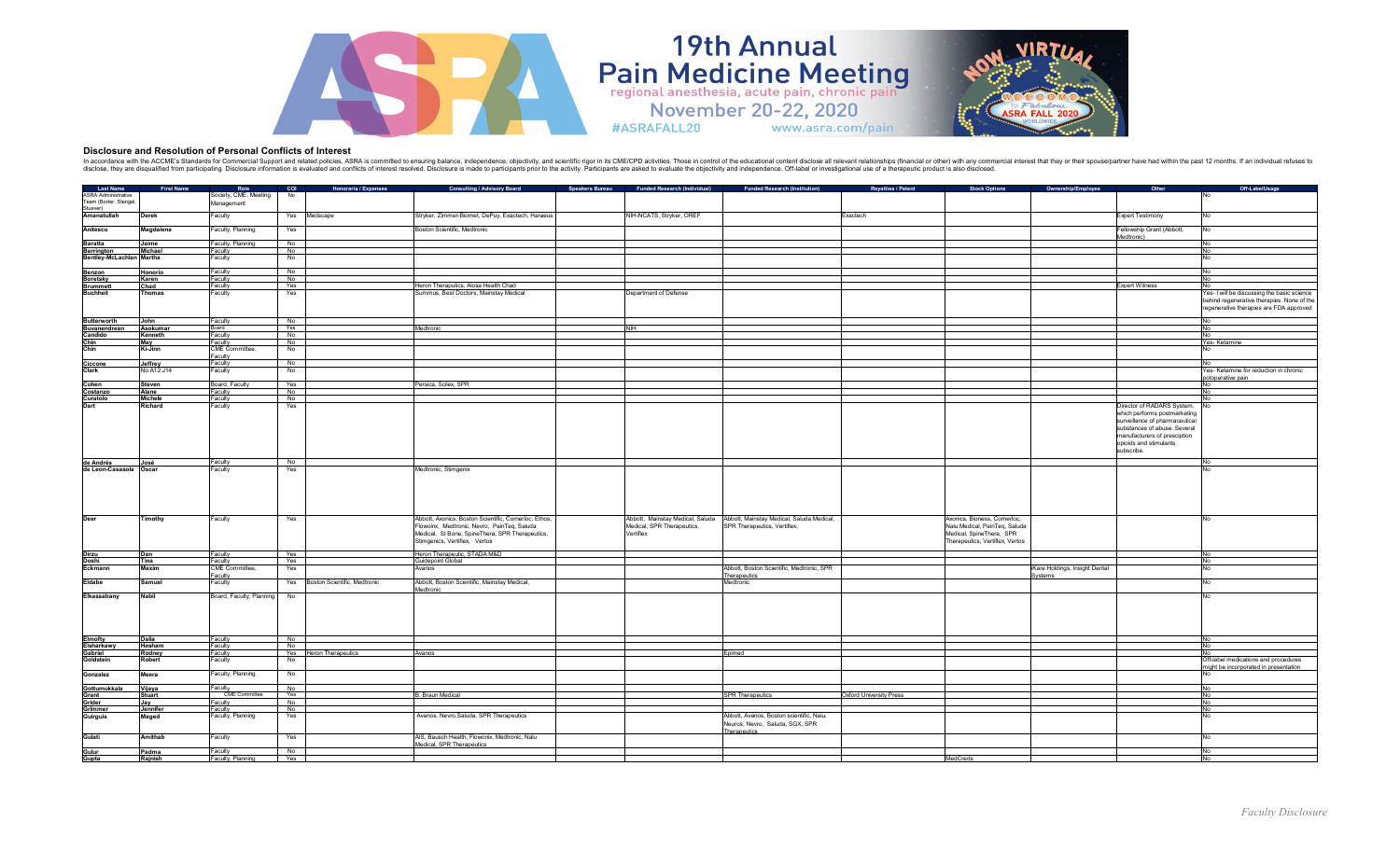

## **Disclosure and Resolution of Personal Conflicts of Interest**

In accordance with the ACCME's Standards for Commercial Support and related policies, ASRA is committed to ensuring balance, independence, objectivity, and scientific rigor in its CME/CPD activities. Those in control of th

#ASRAFALL20

**19th Annual** 

Pain Medicine Meeting

www.asra.com/pain

| Last Name                     | First Name      | Role                     | COI              | <b>Honoraria / Expenses</b>   | <b>Consulting / Advisory Board</b>                   |                    | Speakers Bureau Funded Research (Individual) | <b>Funded Research (Institution)</b>                         | <b>Royalties / Patent</b>          | <b>Stock Options</b> | Ownership/Employee                                     | Other                                                      | Off-LabelUsage                                |
|-------------------------------|-----------------|--------------------------|------------------|-------------------------------|------------------------------------------------------|--------------------|----------------------------------------------|--------------------------------------------------------------|------------------------------------|----------------------|--------------------------------------------------------|------------------------------------------------------------|-----------------------------------------------|
| Hardman                       | David           | Faculty, Planning        | Yes              |                               |                                                      |                    |                                              |                                                              |                                    |                      |                                                        | Medicolegal expert witness for No                          |                                               |
|                               |                 |                          |                  |                               |                                                      |                    |                                              |                                                              |                                    |                      |                                                        | peripheral nerve block injuries                            |                                               |
|                               |                 |                          |                  |                               |                                                      |                    |                                              |                                                              |                                    |                      |                                                        |                                                            |                                               |
|                               | Brian           | Faculty                  | No               |                               |                                                      |                    |                                              |                                                              |                                    |                      |                                                        |                                                            | No                                            |
| <b>Harrington</b><br>Harrison |                 | Faculty                  | No               |                               |                                                      |                    |                                              |                                                              |                                    |                      |                                                        |                                                            |                                               |
|                               | ľ. Kyle         |                          |                  |                               |                                                      |                    |                                              |                                                              |                                    |                      |                                                        |                                                            |                                               |
|                               |                 |                          |                  |                               |                                                      |                    |                                              |                                                              |                                    |                      |                                                        |                                                            |                                               |
| <b>Haskins</b>                | <b>Stephen</b>  | Faculty                  | No               |                               |                                                      |                    |                                              |                                                              |                                    |                      |                                                        |                                                            |                                               |
| Hayek                         | Salim           | Faculty                  | Yes              |                               |                                                      |                    |                                              | Boston Scientific, Mainstay, Saluda,                         |                                    | Neuros               |                                                        |                                                            | Yes- Intrathecal medications                  |
|                               |                 |                          |                  |                               |                                                      |                    |                                              | StimRelieve                                                  |                                    |                      |                                                        |                                                            |                                               |
|                               |                 |                          |                  |                               |                                                      |                    |                                              |                                                              |                                    |                      |                                                        |                                                            |                                               |
| Hernandez                     | Nadia           | Faculty                  |                  | Yes Butterfly Network, Inc.   |                                                      |                    |                                              |                                                              |                                    |                      |                                                        |                                                            |                                               |
| Hunt                          | Christine       | Faculty                  | Yes              |                               | Axogen                                               |                    |                                              | Abbott, Nevro                                                |                                    |                      |                                                        |                                                            | Yes- Investigational use of mesenchymal       |
|                               |                 |                          |                  |                               |                                                      |                    |                                              |                                                              |                                    |                      |                                                        |                                                            | stromal cells and platelet-rich plasma in the |
|                               |                 |                          |                  |                               |                                                      |                    |                                              |                                                              |                                    |                      |                                                        |                                                            | treatment of musculoskeletal pain.            |
|                               |                 |                          |                  |                               |                                                      |                    |                                              |                                                              |                                    |                      |                                                        |                                                            |                                               |
| Huntoon                       | Marc            |                          |                  |                               | Mainstay, Saluda, SPR Therapeutics                   |                    |                                              |                                                              |                                    |                      |                                                        |                                                            | No                                            |
| Issa                          | Mohammed        | Faculty<br>Faculty       | Yes<br>No        |                               |                                                      |                    |                                              |                                                              |                                    |                      |                                                        |                                                            | No                                            |
| Jackson                       | Heather         | Faculty                  | No               |                               |                                                      |                    |                                              |                                                              |                                    |                      |                                                        |                                                            | No                                            |
| Johnson                       | Rebecca         | Faculty, Planning        | No               |                               |                                                      |                    |                                              |                                                              |                                    |                      |                                                        |                                                            | No                                            |
|                               |                 |                          |                  |                               |                                                      |                    |                                              |                                                              |                                    |                      |                                                        |                                                            |                                               |
|                               |                 |                          |                  |                               |                                                      |                    |                                              |                                                              |                                    |                      |                                                        |                                                            |                                               |
| Kalagara                      | Hari            | Faculty                  | No               |                               |                                                      |                    |                                              |                                                              |                                    |                      |                                                        |                                                            | No                                            |
| Kapural                       | Leonardo        | Faculty                  | Yes              |                               | Nevro, Abbott, Medtronic, Nalu, Biotronik,           |                    | Biotronik, Gimer, Nevro, Saluda              |                                                              |                                    |                      |                                                        |                                                            | No                                            |
|                               |                 |                          |                  |                               | stimgenics                                           |                    |                                              |                                                              |                                    |                      |                                                        |                                                            |                                               |
| Kharasch                      | Evan            | Faculty                  | No               |                               |                                                      |                    |                                              |                                                              |                                    |                      |                                                        |                                                            | No                                            |
| Knezevic                      | Nebojsa Nick    | Faculty                  | No               |                               |                                                      |                    |                                              |                                                              |                                    |                      |                                                        |                                                            | No                                            |
| Kohan                         | Lynn            | Faculty, Planning        | Yes Avanos       |                               |                                                      |                    |                                              | Avanos                                                       |                                    |                      |                                                        |                                                            | No                                            |
| Kolli                         | Sree            | Faculty                  | No.              |                               |                                                      |                    |                                              |                                                              |                                    |                      |                                                        |                                                            | No                                            |
| <b>Kopp</b>                   | Sandra          | Board, Faculty           | No               |                               |                                                      |                    |                                              |                                                              |                                    |                      |                                                        |                                                            | No                                            |
|                               | Jinlei          | Faculty, Planning        | No               |                               |                                                      |                    |                                              |                                                              |                                    |                      |                                                        |                                                            | No                                            |
| Lubenow                       | Timothy         | Faculty                  | Yes              |                               | Abbott, Avanos, Boston Scientific, Flowonix,         |                    |                                              |                                                              |                                    |                      |                                                        |                                                            | No                                            |
|                               |                 |                          |                  |                               | Medtronic, Nevro                                     |                    |                                              |                                                              |                                    |                      |                                                        |                                                            |                                               |
| Ludwin                        | <b>Danielle</b> | Faculty                  | Yes              |                               |                                                      |                    |                                              |                                                              |                                    |                      |                                                        | <b>Expert Testimony</b>                                    | No                                            |
| Lurie                         | Jonathan        | Faculty                  |                  |                               | Spinol                                               |                    |                                              |                                                              | UpToDate                           | Spinol               |                                                        |                                                            | No                                            |
| <b>Mackey</b>                 | Sean            | Faculty                  | $\frac{Yes}{No}$ |                               |                                                      |                    |                                              |                                                              |                                    |                      |                                                        |                                                            | No                                            |
| <b>Macres</b>                 | <b>Stephen</b>  | Faculty, Planning        |                  |                               |                                                      |                    |                                              |                                                              |                                    |                      |                                                        |                                                            | No                                            |
| McCartney                     | Colin           | <b>CME</b> Committee     | No               |                               |                                                      |                    |                                              |                                                              |                                    |                      |                                                        |                                                            | No                                            |
|                               |                 | Faculty                  |                  |                               |                                                      |                    |                                              |                                                              |                                    |                      |                                                        |                                                            |                                               |
| <b>McSorely</b>               | Bidi            | Faculty<br>Faculty       | No.<br>Yes       |                               |                                                      |                    |                                              |                                                              |                                    |                      |                                                        |                                                            | No                                            |
| Mekhail                       | Nagy            |                          |                  |                               | Relievant, Saluda, Vertos, Vivex                     |                    |                                              | Hilliard, Mesoblast, Neuros                                  |                                    |                      |                                                        |                                                            |                                               |
| <b>Memtsoudis</b>             | <b>Stavros</b>  | Board                    | Yes              |                               | Teikoku                                              |                    |                                              |                                                              | Patent                             | <b>HATH</b>          |                                                        | Centauros Healthcare Analytics SGM Consulting (medicolegal | No                                            |
|                               |                 |                          |                  |                               |                                                      |                    |                                              |                                                              |                                    |                      |                                                        | and Consulting, FC Monmouth work on behalf of phsysicians) |                                               |
|                               |                 |                          |                  |                               |                                                      |                    |                                              |                                                              |                                    |                      |                                                        |                                                            |                                               |
| Misra<br>Nagpal               | Lopa            | Faculty                  | <b>No</b>        |                               |                                                      |                    |                                              |                                                              |                                    |                      |                                                        |                                                            | No                                            |
|                               | Ameet           | Faculty                  | No               |                               |                                                      |                    |                                              |                                                              |                                    |                      |                                                        |                                                            | No                                            |
| Narouze                       | Samer           | Board, Faculty           | No               |                               |                                                      |                    |                                              |                                                              |                                    |                      |                                                        |                                                            | No                                            |
|                               | Andrea          | <b>CME Committee</b>     | Yes              |                               |                                                      |                    | NIH                                          |                                                              |                                    |                      |                                                        |                                                            | No                                            |
|                               |                 | Faculty, Planning        |                  |                               |                                                      |                    |                                              |                                                              |                                    |                      |                                                        |                                                            |                                               |
| Noerenberg                    | Jennifer        | Faculty, Planning        | No               |                               |                                                      |                    |                                              |                                                              |                                    |                      |                                                        |                                                            |                                               |
| Pearson                       | Amy             | Faculty, Planning        | Yes              |                               |                                                      |                    |                                              |                                                              |                                    |                      |                                                        | Social media manager for the                               |                                               |
|                               |                 |                          |                  |                               |                                                      |                    |                                              |                                                              |                                    |                      |                                                        | Anesthesia Patient Safety                                  |                                               |
|                               |                 |                          |                  |                               |                                                      |                    |                                              |                                                              |                                    |                      |                                                        | oundation                                                  |                                               |
| Peng                          | Philip          | Faculty                  | Yes              |                               |                                                      |                    |                                              |                                                              |                                    |                      |                                                        | Equipment support from                                     |                                               |
|                               |                 |                          |                  |                               |                                                      |                    |                                              |                                                              |                                    |                      |                                                        | onosite Fuiifilm Canada                                    |                                               |
| Perlas                        | Anahi           | Faculty                  | Yes              |                               |                                                      |                    |                                              | Fisher and Paykel                                            |                                    |                      |                                                        |                                                            | No                                            |
| Pino                          | Carlos          | Board, Faculty, Planning | Yes              |                               | Mainstay Medical                                     |                    |                                              |                                                              |                                    |                      |                                                        |                                                            | No                                            |
|                               |                 |                          |                  |                               |                                                      |                    |                                              |                                                              |                                    |                      |                                                        |                                                            |                                               |
| Popovich                      | Matthew         | Faculty                  | No               |                               |                                                      |                    |                                              |                                                              |                                    |                      |                                                        |                                                            | No                                            |
| Porter                        | Steven          | Faculty, Planning        | Yes              |                               |                                                      |                    |                                              |                                                              |                                    | Pacira               |                                                        |                                                            | No                                            |
| Provenzano                    | David           | Board, Faculty, Planning | Yes              |                               | Avanos, Boston Scientific, Heron, Esteve, Medtronic, |                    |                                              | Abbott, Avanos, Medtronic, Nevro,                            |                                    |                      |                                                        |                                                            | No                                            |
|                               |                 |                          |                  |                               | Nevro                                                |                    |                                              | <b>Stimgenics</b>                                            |                                    |                      |                                                        |                                                            |                                               |
| Przkora                       | Rene            | Faculty, Planning        | No               |                               |                                                      |                    |                                              |                                                              |                                    |                      |                                                        |                                                            | No                                            |
| Rana                          | Maunak          | Faculty                  | Yes              |                               | ZI Medical                                           | <b>IZI</b> Medical | Abbott, Boston Scientific                    |                                                              |                                    | Medtronic            |                                                        |                                                            | No                                            |
| Robards                       | Christopher     | Faculty                  | <b>No</b>        |                               |                                                      |                    |                                              |                                                              |                                    |                      |                                                        |                                                            | <b>No</b>                                     |
| Rosenblatt                    | Meg             | Board, Faculty           | No               |                               |                                                      |                    |                                              |                                                              |                                    |                      |                                                        |                                                            | No                                            |
| Rosenquist                    | Richard         | Faculty                  | Yes              |                               | Mainstay Medical                                     |                    |                                              |                                                              | Oxford University Press, Springer, |                      |                                                        |                                                            | No                                            |
|                               |                 |                          |                  |                               |                                                      |                    |                                              |                                                              | JpToDate                           |                      |                                                        |                                                            |                                               |
| Schreiber                     | Kristin         | Faculty                  | Yes              |                               |                                                      |                    |                                              |                                                              |                                    |                      | spouse employed by Pfizer<br>VFT solutions part owner, |                                                            | No                                            |
| Schwab                        | Frank           | Faculty                  | Yes              |                               | Globus Medical, Zimmer Biomet                        |                    |                                              | Allosource, DePuy, Globus, K2M, NuVasive, MSD, Zimmer Biomet |                                    |                      |                                                        |                                                            |                                               |
|                               |                 |                          |                  |                               |                                                      |                    |                                              | Medtronic, Orthofix, SIBone, ISSGF                           |                                    |                      | International Spine Study Group                        |                                                            |                                               |
|                               |                 |                          |                  |                               |                                                      |                    |                                              |                                                              |                                    |                      | executive committee member                             |                                                            |                                               |
|                               |                 |                          |                  |                               |                                                      |                    |                                              |                                                              |                                    |                      |                                                        |                                                            |                                               |
| <b>Schwenk</b>                | Eric            | Faculty                  | No               |                               |                                                      |                    |                                              |                                                              |                                    |                      |                                                        |                                                            | Yes- Ketamine and lidocaine are off-label     |
|                               |                 |                          |                  |                               |                                                      |                    |                                              |                                                              |                                    |                      |                                                        |                                                            | for acute pain                                |
| Shah                          | Shalini         | Faculty                  | Yes              |                               | Masimo Corporation                                   | Allergan Inc       |                                              |                                                              |                                    |                      |                                                        |                                                            | No                                            |
| Shankar                       | Hariharan       | Faculty, Planning        |                  | Yes Medtronic                 |                                                      |                    |                                              |                                                              |                                    |                      |                                                        |                                                            | No                                            |
| Shilling                      | Ashley          | Faculty                  | No               |                               |                                                      |                    |                                              |                                                              |                                    |                      |                                                        |                                                            | No                                            |
| Sinha<br>Sites                | Sanjay          | Faculty                  | Yes              |                               |                                                      | Pacira             |                                              |                                                              |                                    |                      |                                                        |                                                            | <b>No</b>                                     |
|                               | Brian           | Faculty, Planning        | Yes              |                               | Editorial Board of AccessAnesthesiology McGraw-      |                    |                                              |                                                              |                                    |                      |                                                        | Medical Legal Consulting                                   | No                                            |
| Sitzman                       | Todd            | Faculty                  |                  | Yes American Society on Aging | Eli Lilly, Pfizer                                    |                    |                                              |                                                              |                                    |                      |                                                        |                                                            |                                               |
| Slavin                        | Konstantin      | Faculty                  | Yes              |                               | Abbott, Boston Scientific, Medtronic, MESI,          |                    |                                              | Abbott, Medtronic, Neuros                                    |                                    | Stimwave             | Higgs Boson, Neuramodix,                               |                                                            | Yes- peripheral nerve stimulators             |
|                               |                 |                          |                  |                               | Stimwave                                             |                    |                                              |                                                              |                                    |                      | Thermaquil                                             |                                                            |                                               |
|                               |                 |                          |                  |                               |                                                      |                    |                                              |                                                              |                                    |                      |                                                        |                                                            |                                               |